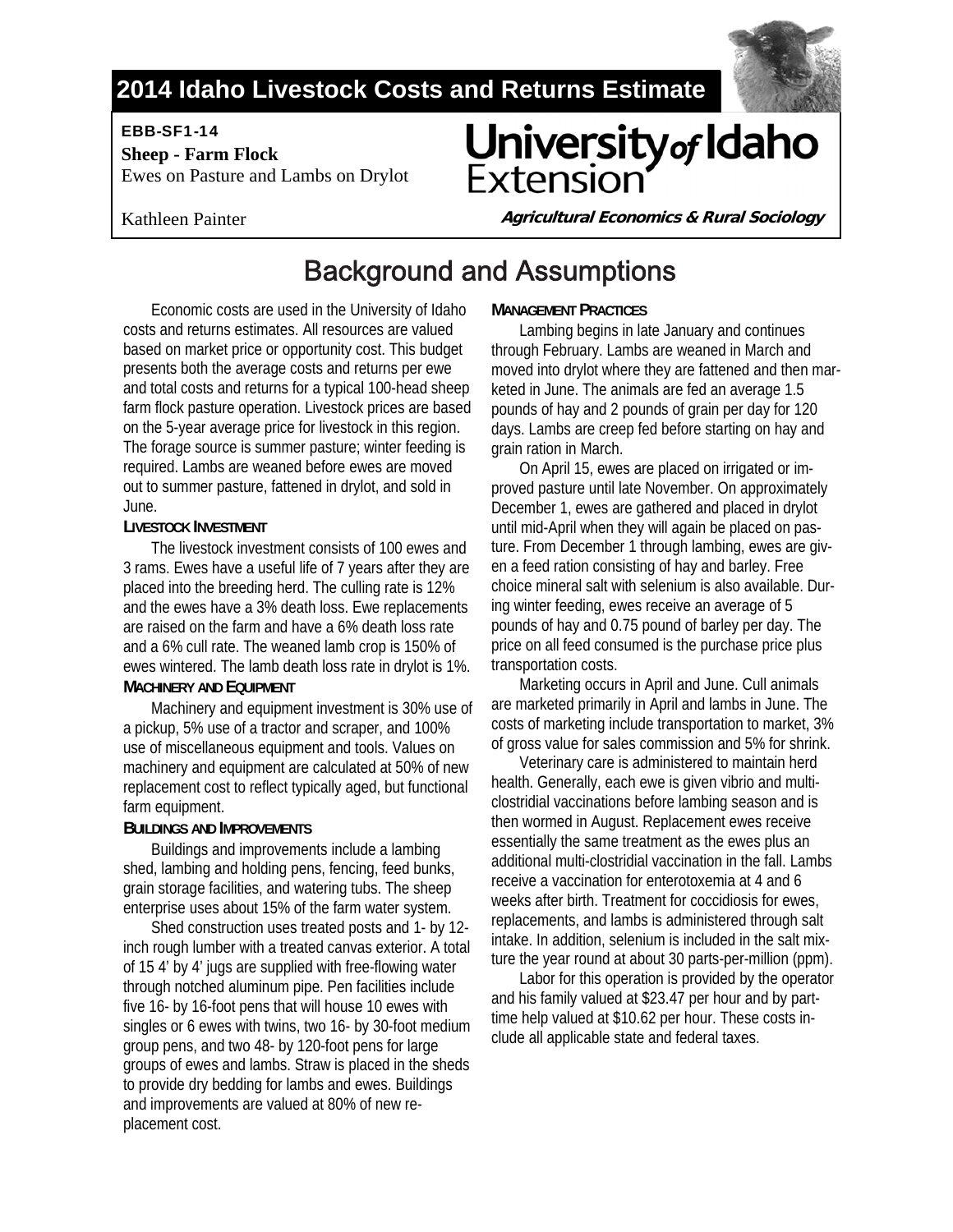#### **Table1: Sheep - Farm Flock Budget EBB-SF1-14 Ewes on Pasture**

**Lambs on Drylot**

|                                           |                |                | <b>Total Number</b> |                       |                    |                       |            |
|-------------------------------------------|----------------|----------------|---------------------|-----------------------|--------------------|-----------------------|------------|
|                                           | Weight<br>Each | Unit           | of Head<br>or Units | Price or<br>Cost/Unit | <b>Total Value</b> | Value or<br>Cost/Head | Your Value |
| 1. Gross Receipts                         |                |                |                     |                       |                    |                       |            |
| Fat lambs                                 | 130.00         | Ib             | 150                 | 1.56                  | 30,420.00          | 304.20                |            |
| Cull Replacement Ewe                      | 140.00         | lb             | 1                   | 0.65                  | 91.00              | 0.91                  |            |
| Cull ewes                                 | 160.00         | lb             | 12                  | 0.31                  | 595.20             | 5.95                  |            |
| Cull rams                                 | 225.00         | I <sub>b</sub> | 1                   | 0.54                  | 121.50             | 1.22                  |            |
| Wool - ewe, Suffolk                       | 9.00           | lb             | 100                 | 0.50                  | 450.00             | 4.50                  |            |
| Wool - ram, Suffolk                       | 11.00          | I <sub>b</sub> | 3                   | 0.50                  | 16.50              | 0.17                  |            |
| <b>Total Receipts</b>                     |                |                |                     |                       | \$31,694.20        | \$316.94              |            |
| 2. Operating Costs                        |                |                |                     |                       |                    |                       |            |
| Selenium salt                             |                | Ib             | 1503.00             | 0.14                  | 210.42             | 2.10                  |            |
| Feed barley                               |                | cwt            | 307.84              | 10.43                 | 3210.74            | 32.11                 |            |
| Corn                                      |                | cwt            | 153.60              | 10.30                 | 1582.03            | 15.82                 |            |
| Pasture                                   |                | <b>AUM</b>     | 154.50              | 25.00                 | 3862.50            | 38.62                 |            |
| Alfalfa grass hay                         |                | ton            | 48.40               | 210.00                | 10,163.16          | 101.63                |            |
| Marketing                                 |                | head           | 100.00              | 4.00                  | 400.00             | 4.00                  |            |
| Shearing - ewe                            |                | head           | 100.00              | 4.25                  | 425.00             | 4.25                  |            |
| Shearing - ram                            |                | head           | 3.00                | 8.50                  | 25.50              | 0.26                  |            |
| <b>Wool Assessment</b>                    |                | head           | 100.00              | 0.93                  | 93.00              | 0.93                  |            |
| Hauling                                   |                | head           | 100.00              | 1.46                  | 146.00             | 1.46                  |            |
| ASI checkoff (assuming 1.5 lambs per ewe) |                | head           | 0.00                | 1.37                  | 0.00               | 0.00                  |            |
| Veterinary Medicine                       |                | \$             | 494.28              | 1.00                  | 494.28             | 4.94                  |            |
| Machinery (fuel, lubrication, repair)     |                | \$             | 101.33              | 1.00                  | 101.33             | 1.01                  |            |
| Vehicles (fuel, repair)                   |                | \$             | 1061.13             | 1.00                  | 1061.13            | 10.61                 |            |
| Equipment (repair)                        |                | \$             | 62.50               | 1.00                  | 62.50              | 0.63                  |            |
| Housing and Improvements (repair)         |                | \$             | 1144.54             | 1.00                  | 1144.54            | 11.45                 |            |
| Hired Labor                               |                | hour           | 510.00              | 10.62                 | 5416.20            | 54.16                 |            |
| Owner Labor                               |                | hour           | 96.00               | 23.47                 | 2253.12            | 22.53                 |            |
| Interest on Operating Capital             |                | \$             | 10,084.81           | 0.05                  | 479.03             | 4.79                  |            |
| <b>Total Operating Costs</b>              |                |                |                     |                       | \$31,130.47        | \$311.30              |            |
| 3. Income Above Operating Costs           |                |                |                     |                       | \$563.73           | \$5.64                |            |
| 4. Ownership Costs                        |                |                |                     |                       |                    |                       |            |
| Capital Recovery:                         |                |                |                     |                       |                    |                       |            |
| <b>Purchased Livestock</b>                |                | \$             | 400.52              | 1.00                  | 400.52             | 4.01                  |            |
| Housing and Improvements                  |                | \$             | 1983.08             | 1.00                  | 1983.08            | 19.83                 |            |
| Machinery                                 |                | \$             | 95.24               | 1.00                  | 95.24              | 0.95                  |            |
| Equipment                                 |                | \$             | 409.42              | 1.00                  | 409.42             | 4.09                  |            |
| Vehicles                                  |                | \$             | 709.73              | 1.00                  | 709.73             | 7.10                  |            |
| Interest on Retained Livestock            |                | \$             | 13,777.00           | 0.04                  | 499.42             | 4.99                  |            |
| Taxes and Insurance                       |                | \$             | 148.42              | 1.00                  | 148.42             | 1.48                  |            |
| Overhead                                  |                | \$             | 500.00              | 1.00                  | 500.00             | 5.00                  |            |
| <b>Total Ownership Costs</b>              |                |                |                     |                       |                    |                       |            |
|                                           |                |                |                     |                       | \$4745.82          | \$47.46               |            |
| 5. Total Costs                            |                |                |                     |                       | \$35,876.29        | \$358.76              |            |
| 6. Returns to Risk and Management         |                |                |                     |                       | $-$4182.09$        | $-$ \$41.82           |            |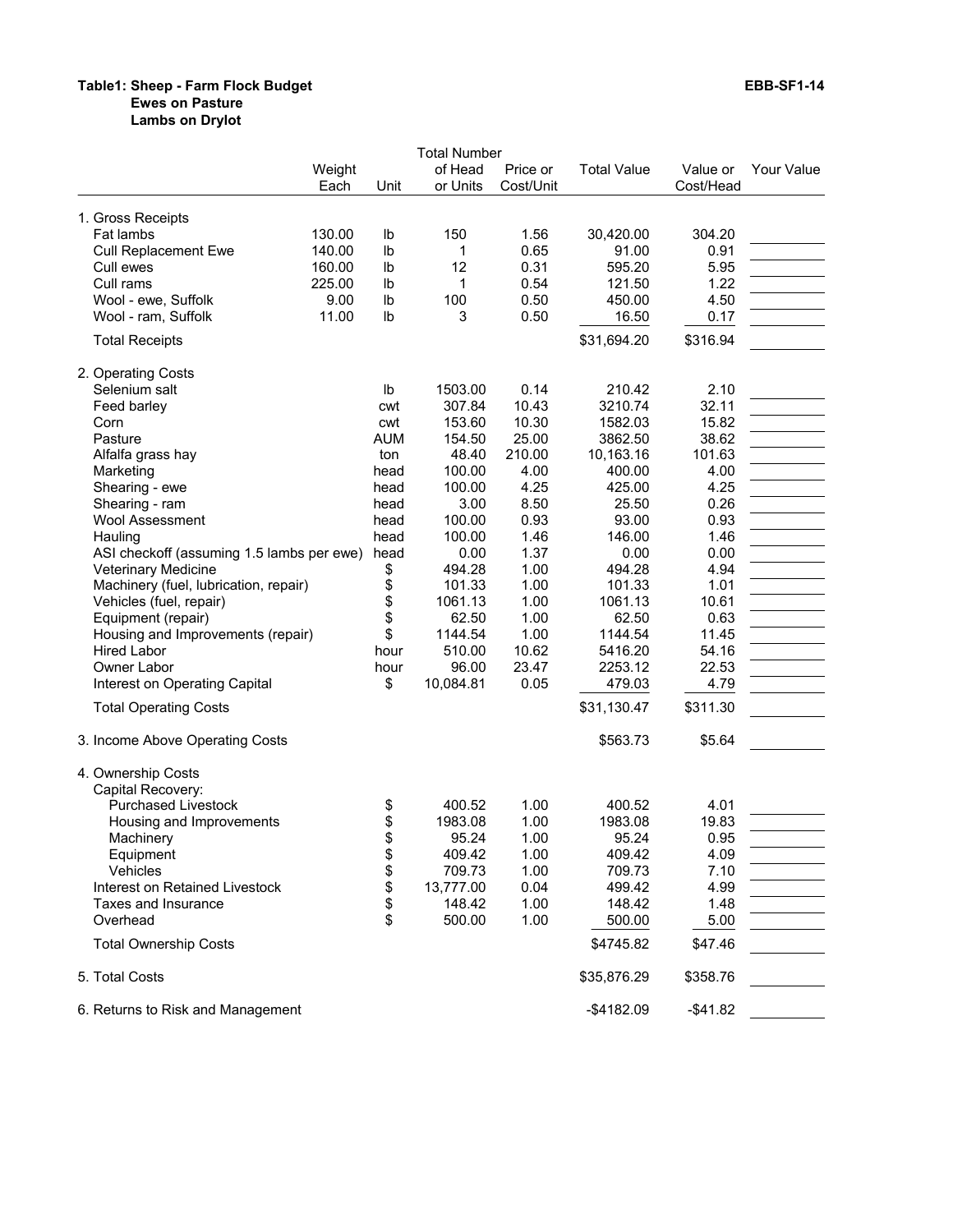| Table 2: Monthly Summary of Returns and Expenses.                              |             |              |           |              |              |                    |             |                 |                  |                  |                  |                  | <b>EBB-SF1-14</b>  |
|--------------------------------------------------------------------------------|-------------|--------------|-----------|--------------|--------------|--------------------|-------------|-----------------|------------------|------------------|------------------|------------------|--------------------|
|                                                                                | Jul         | Aug          | Sep       | Oct          | Nov          | Dec                | Jan         | Feb             | Mar              | Apr              | May              | Jun              | Value              |
| Production:<br>Fat lambs                                                       |             |              |           |              |              |                    |             |                 |                  |                  |                  | 30420            | 30420              |
| <b>Cull Replacement Ewe</b><br>Cull ewes                                       |             |              |           |              |              |                    |             |                 |                  | 91<br>595        |                  |                  | 91<br>595          |
| Cull rams<br>Wool - ewe, Suffolk<br>Wool - ram, Suffolk                        |             |              |           |              |              |                    |             |                 |                  | 122              |                  | 450<br>17        | 122<br>450<br>17   |
| <b>Total Receipts</b>                                                          | $\mathbf 0$ | 0            | $\pmb{0}$ | 0            | $\mathbf 0$  | 0                  | 0           | 0               | 0                | 808              | $\mathbf 0$      | 30887            | 31694              |
| Operating Inputs:                                                              |             |              |           |              |              |                    |             |                 |                  |                  |                  |                  |                    |
| Selenium salt<br>Feed barley                                                   | 15          | 15           | 15        | 15           | 15           | 15<br>$\mathbf{1}$ | 15<br>291   | 15<br>703<br>36 | 15<br>736<br>387 | 26<br>610<br>387 | 26<br>506<br>387 | 26<br>363<br>387 | 210<br>3211        |
| Corn<br>Pasture                                                                | 515         | 515          | 515       | 515          | 515          |                    |             |                 |                  | 258              | 515              | 515              | 1582<br>3863       |
| Alfalfa grass hay<br>Marketing                                                 |             |              |           |              |              | 1687               | 1638        | 1638            | 2295             | 1493             | 706              | 706<br>400       | 10163<br>400       |
| Shearing - ewe<br>Shearing - ram                                               |             |              | 93        |              |              |                    |             |                 |                  | 425<br>26        |                  |                  | 425<br>26<br>93    |
| <b>Wool Assessment</b><br>Hauling<br>ASI checkoff (assuming 1.5 lambs per ewe) |             |              |           |              |              |                    |             |                 |                  |                  |                  | 146              | 146<br>$\mathbf 0$ |
| <b>Veterinary Medicine</b>                                                     | 249         | 81           |           | 17           |              |                    |             | 74              | 74               |                  |                  |                  | 494                |
| Machinery (Fuel, Lube, Repair)                                                 | 8           | 8            | 8         | 8            | 8            | 8                  | 8           | 8               | 8                | 8                | 8                | 8                | 101                |
| Vehicles (Fuel and Repair)                                                     | 88          | 88           | 88        | 88           | 88           | 89                 | 88          | 88              | 88               | 88               | 88               | 88               | 1061               |
| Equipment (Repair)                                                             | 5           | 5            | 5         | 5            | 5            | 5                  | 5           | 5               | 5                | 5                | 5                | 5                | 62                 |
| Housing, Improvements (Repair)<br>Taxes and Insurance                          | 95          | 95           | 95        | 95           | 95           | 96                 | 95<br>148   | 95              | 95               | 95               | 95               | 95               | 1145<br>148        |
| <b>Hired Labor</b>                                                             | 319         | 319          | 637       | 637          | 319          | 319                | 637         | 637             | 637              | 319              | 319              | 319              | 5416               |
| <b>Total Costs</b>                                                             | 1295        | 1126         | 1457      | 1381         | 1046         | 2219               | 2927        | 3300            | 4341             | 3740             | 2656             | 3058             | 28547              |
| <b>Net Returns</b>                                                             | $-1295$     | $-1126$      | $-1457$   | $-1381$      | $-1046$      | $-2219$            | $-2927$     | $-3300$         | $-4341$          | $-2932$          | $-2656$          | 27828            | 3147               |
| Table 3: Monthly Feed Requirements.                                            |             |              |           |              |              |                    |             |                 |                  |                  |                  |                  |                    |
| Feed                                                                           | Units       | Jul          | Aug       | Sep          | Oct          | Nov                | Dec         | Jan             | Feb              | Mar              | Apr              | May              | Jun                |
| Selenium salt<br>Feed barley                                                   | lb          | 105          | 105       | 105          | 105          | 105                | 105         | 105             | 105              | 105              | 186              | 186              | 186                |
| Lambs                                                                          | cwt         | 0            | 0         | $\mathbf 0$  | 0            | 0                  | 0           | 5               | 46               | 46               | 46               | 46               | 32                 |
| Ewes                                                                           | cwt         | $\mathbf 0$  | 0         | $\mathbf 0$  | 0            | $\mathbf 0$        | $\mathbf 0$ | 23              | 21               | 23               | 10               | $\mathbf 0$      | $\mathbf 0$        |
| Ewe Replacements                                                               | cwt         | $\mathbf 0$  | 0         | $\mathbf 0$  | 0            | $\mathbf 0$        | $\mathbf 0$ | 0               | $\mathbf{1}$     | $\overline{2}$   | $\overline{2}$   | 3                | 3                  |
| Corn                                                                           |             |              |           |              |              |                    |             |                 |                  |                  |                  |                  |                    |
| Lambs                                                                          | cwt         | $\mathbf 0$  | 0         | $\mathbf 0$  | 0            | $\mathbf 0$        | $\mathbf 0$ | $\mathbf 0$     | 3                | 38               | 38               | 38               | 38                 |
| Pasture                                                                        |             |              |           |              |              |                    |             |                 |                  |                  |                  |                  |                    |
| Ewes                                                                           | AUM         | 20           | 20        | 20           | 20           | 20                 | 0           | 0               | 0                | 0                | 10               | 20               | 20                 |
| Rams                                                                           | <b>AUM</b>  | $\mathbf{1}$ | 1         | $\mathbf{1}$ | $\mathbf{1}$ | $\mathbf{1}$       | $\mathbf 0$ | 0               | $\mathbf 0$      | 0                | $\mathbf 0$      | $\mathbf{1}$     | 1                  |
| Alfalfa grass hay<br>Lambs                                                     |             | 0            | 0         | 0            | 0            | 0                  | 0           | 0               | 0                | 3                | 3                | 3                | 3                  |
| Ewes                                                                           | ton<br>ton  | 0            | 0         | $\mathbf 0$  | 0            | 0                  | 8           | 8               | 8                | 8                | 4                | $\mathbf 0$      | 0                  |
| Rams                                                                           | ton         | $\Omega$     | 0         | $\Omega$     | $\Omega$     | $\Omega$           | $\Omega$    | 0               | $\Omega$         | $\Omega$         | $\Omega$         | $\Omega$         | $\Omega$           |